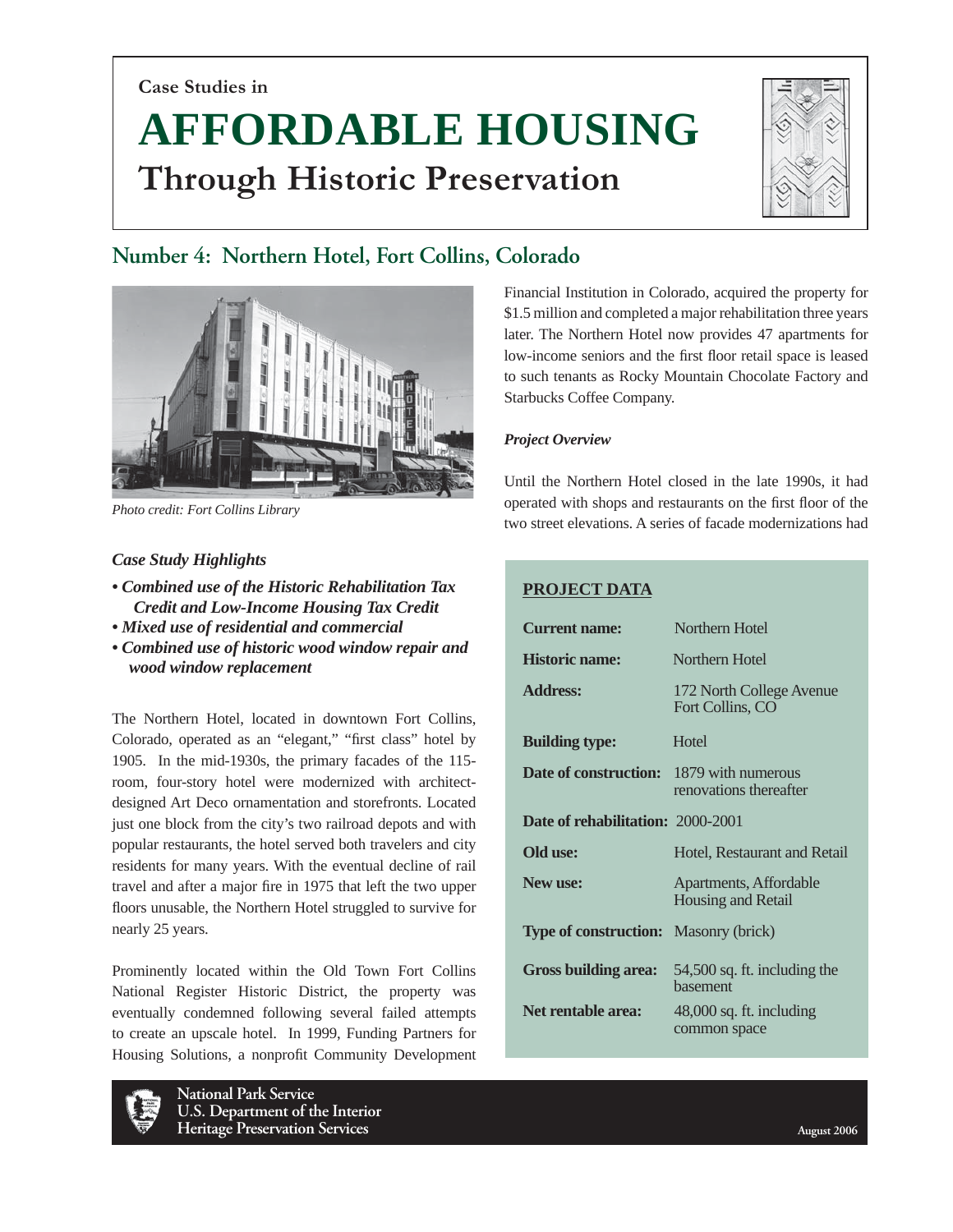

*While the upper stories retained their 1930s appearance, the storefronts on both streets had been dramatically changed.*

occurred over the years, intended in part to maintain the marketability of the first floor commercial spaces. The last major storefront renovation occurred after the fire in 1975 and introduced a continuous row of contemporary arched openings. Much of the rest of the building, including the exterior on the upper stories, the two-story hotel entrance, and an impressive two-story hotel lobby, had not been significantly altered since the 1930s. Neither had the basic floor plan on the upper floors been changed. It consisted of guest rooms with paneled doors and overhead transoms opening off a double loaded corridor. The 1975 fire in the northeast wing and subsequent water damage had led to the closure of the upper two floors.

#### **DEVELOPMENT SCHEDULE**

| <b>Event</b>                            | Date            |
|-----------------------------------------|-----------------|
| Project initiated:                      | Sept. 1998      |
| Architect hired:                        | Early 1999      |
| Contact with SHPO initiated:            | <b>May 2000</b> |
| Part 1 approval (HRTC):                 | June 2000       |
| LITC approval:                          | Nov. 1998       |
| with supplemental credits in early 2000 |                 |
| Part 2 approval (HRTC):                 | Sept. 2000      |
| Ownership structure organized:          | Dec. 2000       |
| Financing approval:                     | Oct. 2000       |
| Construction initiated:                 | <b>May 2000</b> |
| Construction completed:                 | Nov. 2001       |
| Building placed in service:             | Nov. 2001       |

*Notes: SHPO: State Historic Preservation Officer HRTC: Historic Rehabilitation Tax Credit*

The purchase of the Northern Hotel and rehabilitation as affordable housing for seniors was an ambitious effort for Funding Partners for Housing Solutions, having been chartered as a 501(c)(3) organization just 3 years earlier. Partnering with them was the National Development Council, a national non-profit community and development organization founded in 1969. A limited partnership, Northern Hotel Fort Collins LLP, was formed for purposes of financing and carrying out the rehabilitation work. Since the development team was going to be seeking a Federal Historic Rehabilitation Tax Credit (HRTC) and also applying for a grant from the Colorado State Historical Fund, it was necessary to undertake historical research on the property. There was a wealth of old photographs and other material documenting the early appearance and subsequent changes to the building.

In January 2000, Funding Partners for Housing Solutions/ National Development Council submitted the "Part 1- Evaluation of Significance" of the Historic Preservation Certification Application to take advantage of the Historic Rehabilitation Tax Credit. With the recommendation of the

*The hotel guest rooms with paneled doors and overhead transoms opened off the double-loaded corridors.*

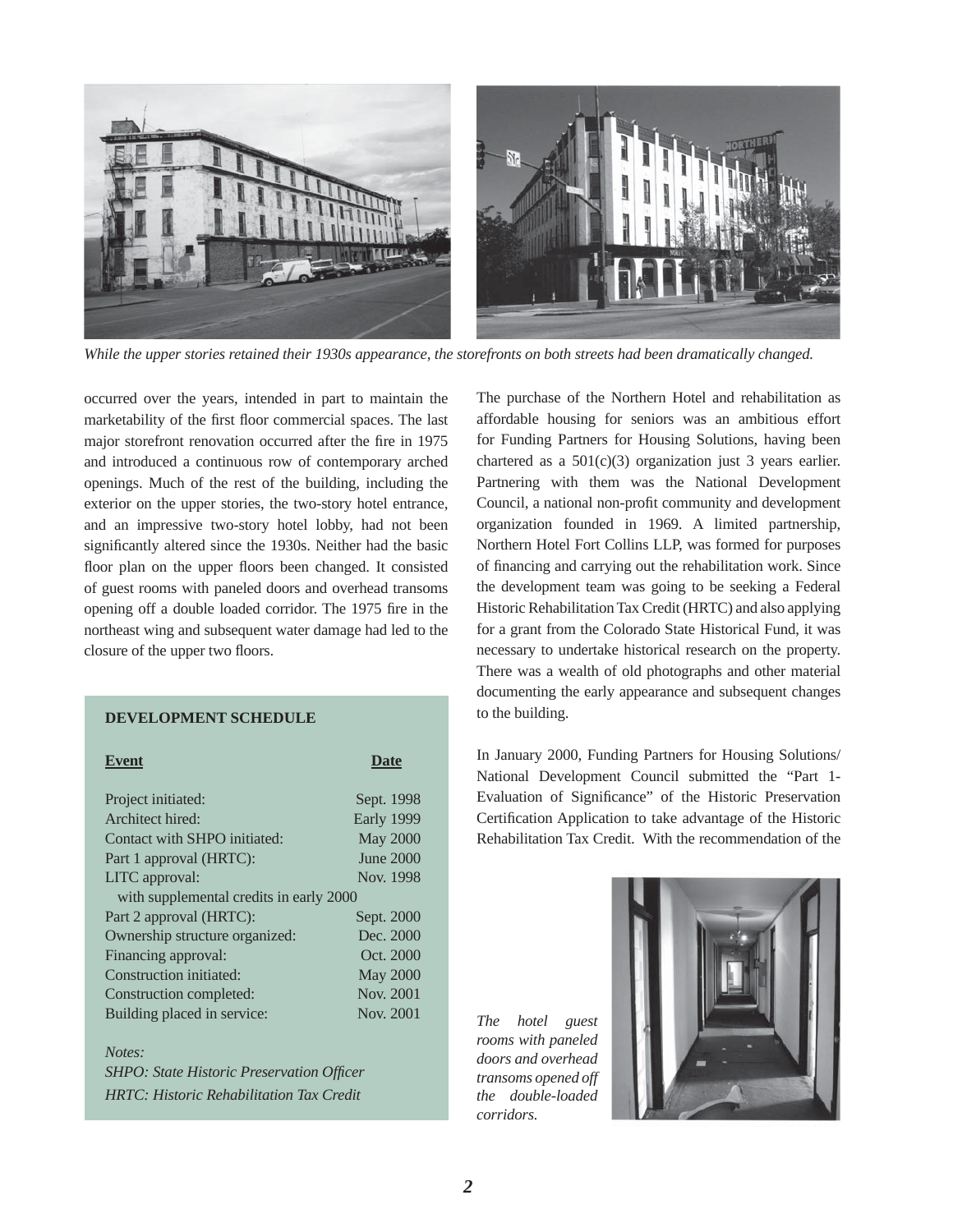

*The storefronts on both street elevations were returned to their 1930s appearance.*



*The character of the historic corridors was preserved.*

Colorado State Historic Preservation Office, the National Park Service (NPS) determined in March 2000 that the Northern Hotel was a "certified historic structure," contributing to the Old Town Fort Collins Historic District.

In the same year, Funding Partners for Housing Solutions/ National Development Council obtained a \$450,000 grant from the Colorado State Historical Fund toward the \$1.5 million restoration of the building facade and hotel lobby. Supplemental Low Income Housing Tax Credits (LITCs) were obtained in mid-2000 to augment the Low Income Housing Tax Credits approved in 1998.

A local design build team, Alliance Construction Solutions (Contractor) and Vaught-Frye Architects, were hired in early 1999 to develop a preliminary scope of work and cost estimate. As the rehabilitation plans progressed the architectural firm and Funding Partners for Housing Solutions/National Development Council worked with the State Historic Preservation Office (SHPO), making changes to address historic preservation considerations. Detailed plans were prepared and in late May 2000, the "Part 2" of the

# **PROJECT FINANCING**

# **Total Cost of Project**

| Acquisition     | \$1,500,000  |
|-----------------|--------------|
| Rehabilitation* | \$10,191,725 |
| Total           | \$11,691,725 |

*\*Represents total costs—not just qualifying rehabilitation costs*

### **SOURCES OF FUNDS**

#### **Grants/Subsidies:**

Total amount: \$2,506,000 Sources: City of Fort Collins, Colorado Division of Housing, Colorado Historical Society (State Historical Fund), Federal Home Loan Bank of Topeka, and Fort Collins Downtown Development Authority.

| <b>Debt Financing:</b><br>Source: US Bank           | \$3,100,000    |
|-----------------------------------------------------|----------------|
| <b>Equity:</b><br>Source: NDC Corporate Equity Fund | \$4,935,677    |
| <b>Sales Tax Rebate:</b><br>Total amount:           | \$110,000      |
| <b>Total:</b>                                       | $$10,651,677*$ |

*\*The development team deferred payment of \$ 1,040,048 of their developer's fee to make up the difference between the total project costs and funding sources.*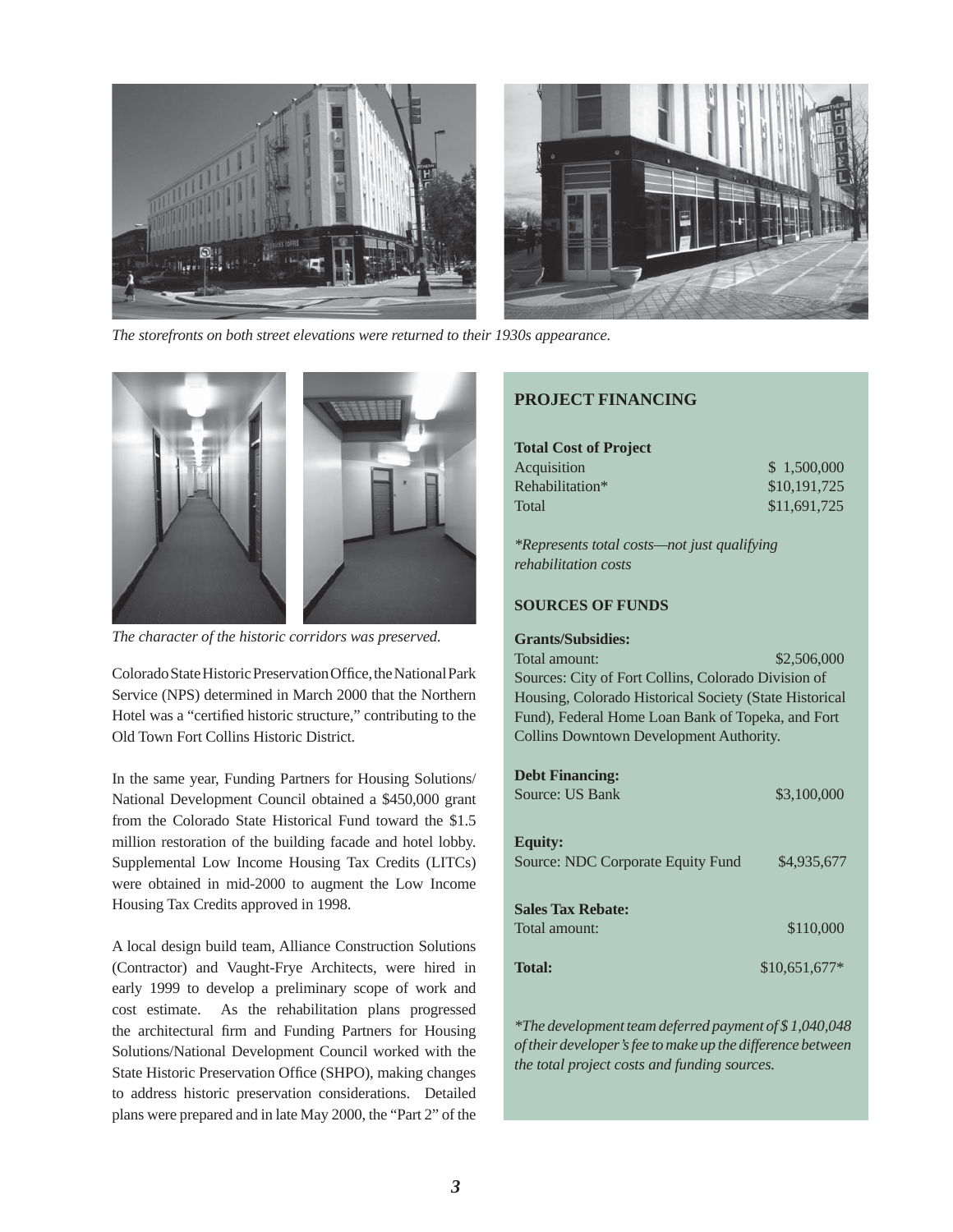

*Before/after. The lobby was preserved, the reception desk reused, and the overlook on the second fl oor restored as part of the rehabilitation.* 

Historic Preservation Certification Application describing the proposed rehabilitation was submitted to the SHPO and subsequently forwarded to NPS with a recommendation for approval. By September, the project had received NPS approval of the proposed work and construction was underway.

#### *Rehabilitation Work*

While the residential reuse of the upper three floors formed the core of the project, the space on the first floor, comprising some 12,000 square feet, represented an important part of the financial and operating plan for the building. Much of the first floor was available for retail or other commercial uses. The circa-1975 storefronts were neither contemporary enough to be of interest to potential tenants nor compatible with the historic character of the building. The development team examined various options and elected to restore the two street facades to an earlier period. Being located in the commercial part of Old Town Fort Collins, restoring the building's facade had a natural market appeal. While neither the storefronts from the Northern's opening in 1905 nor the 1930s renovation had survived, much of the exterior on the upper stories as well as the hotel entrance reflected the changes made during the Depression-era renovation. The current popularity of Art Deco aided the decision to restore the 1930s storefronts. Fortunately, the missing storefronts were well documented through an abundance of old photographs and the 1930s architectural drawings.

By the end of May 2000, Fenestration Services of Fort Collins had completed a window survey for the general contractor. The window survey established that most of the windows were original. The report noted that the windows



*Before/after. Window sash on the street elevations were repaired and retrofitted with a piggyback interior energy panel.*

had not been maintained in recent years but that the majority were in repairable condition. It recommended that the windows on the two street facades be repaired and those on the back of the building be replaced. This approach allowed windows salvaged from the back to replace windows on the street elevations that were beyond repair. For improved energy and sound performance, the report recommended that historic windows be retrofitted with a glazing panel attached to the sash on the room side.

Colorado Sash and Door of Fort Collins undertook the window work. This company had been involved with other rehabilitations of historic buildings where the window treatment involved a mix of repair and replacement work in the same project. On the two street elevations of the Northern Hotel, existing windows were repaired with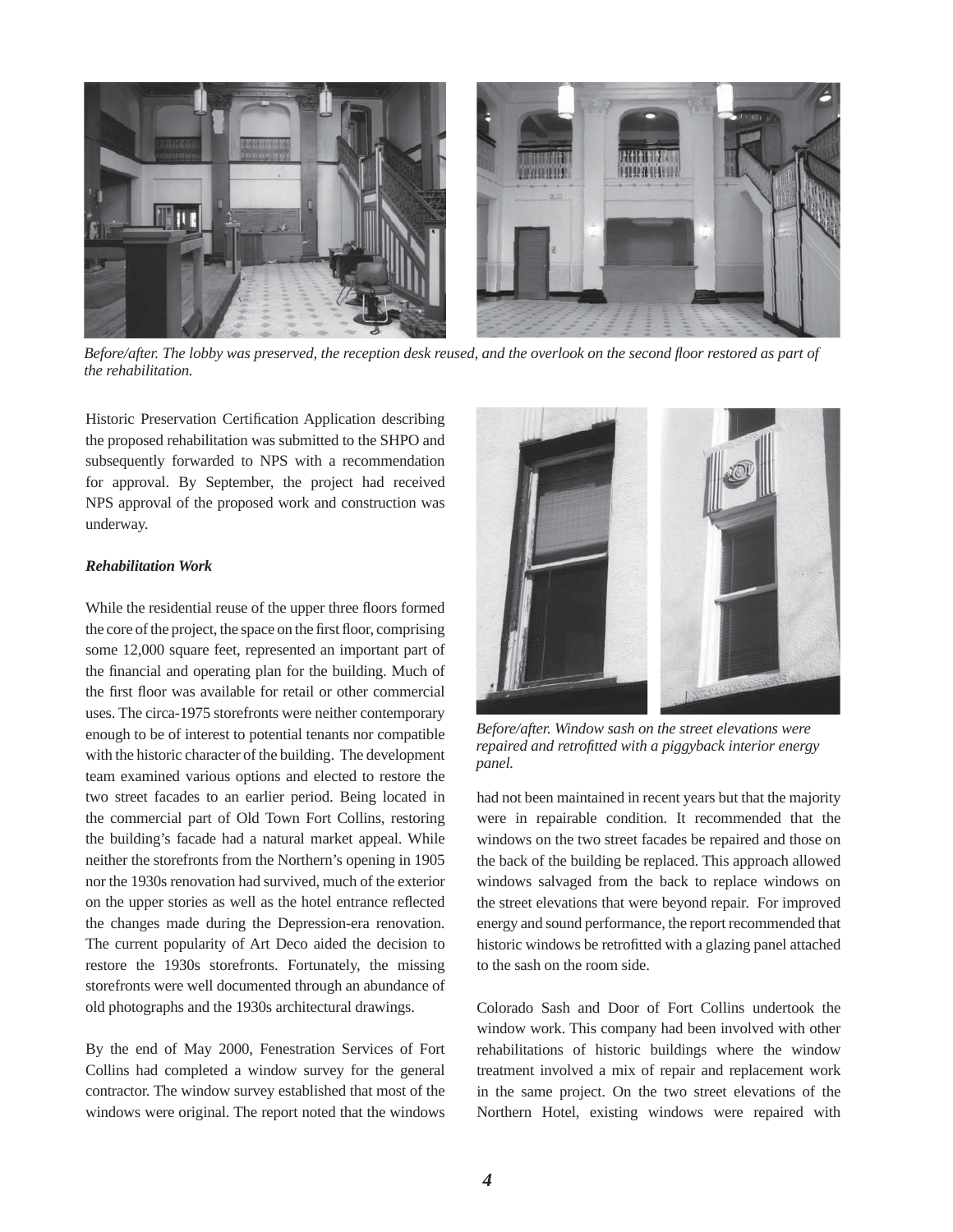epoxy fillers, epoxy consolidants, and parts salvaged from windows on the rear. In some cases entire sash units were relocated to the front to replace those units beyond repair. For improved energy and sound performance, an aluminumframed glazing panel was attached to the backside of the sash by routing out along the inside of the wood rail and stile, affixing the new panel to the existing wood sash with clips. This technique has long been used in the rehabilitation of historic properties; it avoids the need for a separate storm window for energy purposes. Replacement windows for the back of the triangle-shape building were obtained from a national wood window manufacturer.

The other major work on the exterior facades involved the removal of mid-1970s storefronts and their replacement with new ones that recaptured the building's appearance. This work included new aluminum-frame storefronts to match the Art Deco design and black spandrel glass to replace missing black structural glass.

# **TAX CREDIT ANALYSIS**

| Historic Rehabilitation Tax Credit              |                 |
|-------------------------------------------------|-----------------|
| Total development costs                         | \$11,691,725    |
| Total qualifying expenditures                   | \$9,853,088     |
| Rehabilitation Tax Credit percentage            | 20%             |
| <b>Total Rehabilitation Tax Credit</b>          | \$1,970,617     |
| Equity yield for Rehabilitation Credit          | 89 <sub>c</sub> |
| Total equity raised from Rehabilitation Credit: | \$1,753,829     |
| <b>Low-Income Housing Tax Credit</b>            |                 |
| Total development costs                         | \$11,691,725    |
| Total qualifying expenditures                   | \$7,634,888     |
| Less Historic Rehabilitation Tax Credit         | $(\$1,753,829)$ |
| Eligible basis                                  | \$5,911,059     |
| Low Income proportion                           | 100%            |
| <b>Qualifying basis</b>                         | \$5,569,197     |
| Annual credit percentage                        | 9%              |
| Annual credit amount                            | \$397,731       |
| capped by HUD $221(d)(3)$ limits                |                 |
| <b>Total Low-Income Housing Credit</b>          | \$3,977,310     |
| Equity yield for Low Income Credit              | $80\circ$       |
| Total equity raised from Low-Income Credit      | \$3,181,848     |
| <b>Total Combined Equity</b>                    | \$4,935,677     |

On the first floor interior, much of the main lobby was retained and some areas, such as the previously filled-in walls on the second floor overlooking the first floor, were restored. An additional railing was added above the historic guardrail across the second floor overlook for safety reasons. Even the original marble-top reception desk was retained for reuse as the reception/security desk. In retail spaces, fit-outs took place as new tenants were identified.

On the upper floors, the preservation focus was on the public corridors. While all new doorways had to be created in order to have code-required 3-foot wide openings and half of the door openings were eliminated, it was possible to retain the overall appearance of the historic corridors. This was accomplished in part through the use of fire-rated, fivepanel wood doors and the retention of overhead transoms. Behind the corridor walls, the former hotel guest rooms were demolished and new one and two bedroom apartments created. One of the major expenses resulted from the need to reinforce most of the wood flooring and roof framing

> throughout the building. In addition, all new framing was necessary in the section of the hotel that had fire damage.

# *Project Financing*

Funding for the \$11.6 million dollar project came from a variety of sources. The complex financial package included a one million dollar grant from the City of Fort Collins/Fort Collins Downtown Development Authority of general funds and Tax Increment Financing (TIF) revenues; \$ 235,000 in Fort Collins HOME funds; and a sales tax rebate of \$110,000. The project also was awarded \$450,000 from the Colorado Historical Society's State Historical Fund.

The US Bank provided the most traditional source of funding in terms of \$3.1 million in debt financing. Additionally, the Federal Home Loan Bank of Topeka provided a \$250,000 grant from its affordable housing program and the Colorado Division of Housing awarded HOME funds of \$570,000.

Equity for the project was raised as a result of the Historic Rehabilitation and the Low-Income Housing Tax Credits. Both credits